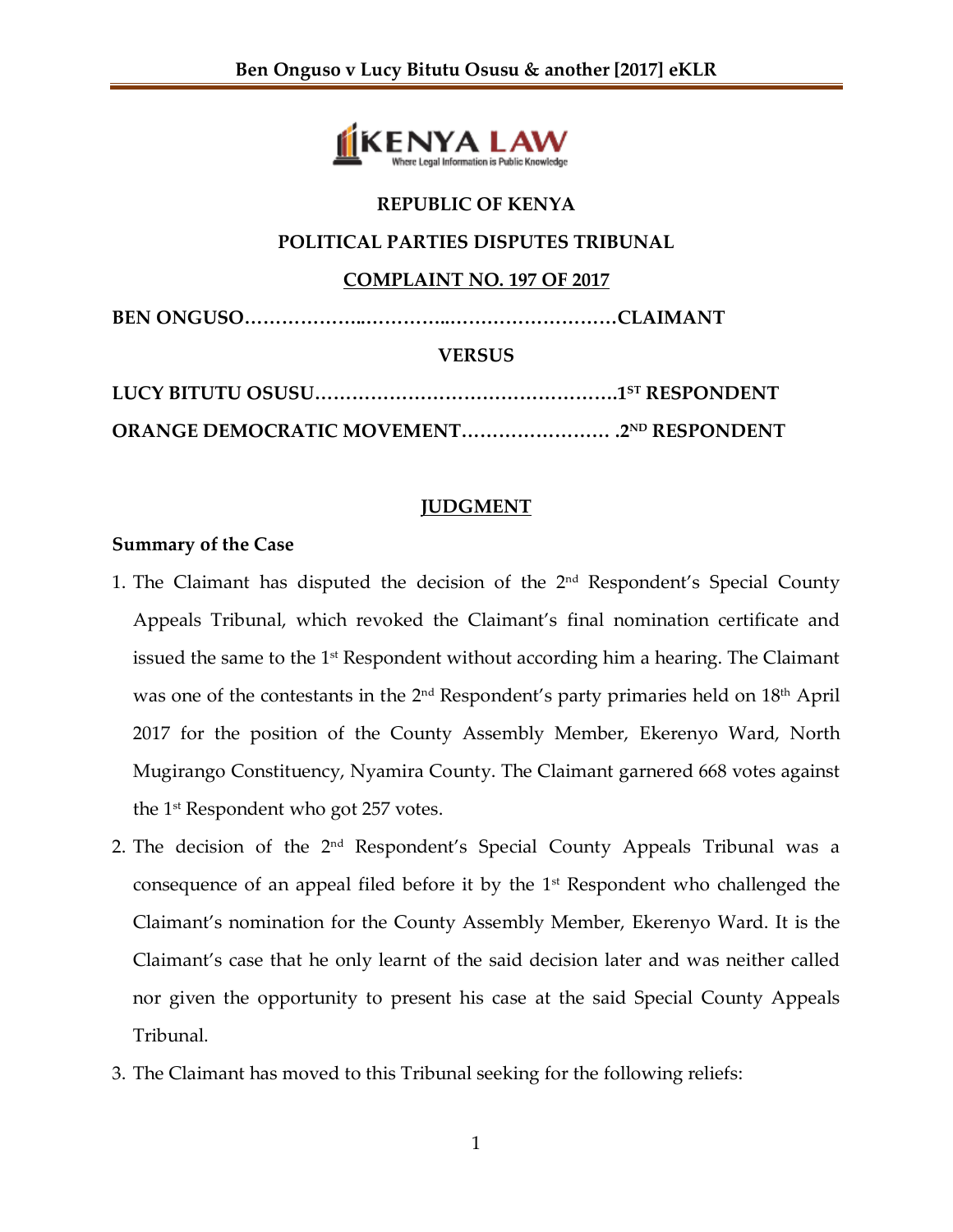- a) An injunction restraining the  $2^{nd}$  Respondent from issuing the  $1^{st}$  Respondent with the final nomination certificate for the Ekerenyo Ward North Mugirango Constituency, Nyamira County and or forwarding the 1<sup>st</sup> Respondent's name as the nominee for the said ward.
- b) An order to compel the 2<sup>nd</sup> Respondent to issue the Claimant with the final certificate of nomination and forward the name of the Claimant to the IEBC as the valid nominee for the position of the County Assembly Member, Ekerenyo Ward, North Mugirango Constituency, Nyamira County on the 2<sup>nd</sup> Respondent's ticket.
- 4. In response, the Respondents opposed the Claimant's assertions terming them as being baseless, premature and without justification. As a result, the Respondent's counsel has prayed to this Tribunal to uphold the verdict of the 2<sup>nd</sup> Respondent's Special County Appeals Tribunal and dismiss the Claimant's case forthwith.

#### **Issues for Determination**

5. The primary issue for determination is whether the Claimant was accorded a fair hearing by the 2<u>nd Respondent's Special County Appeals Tribunal.</u>

#### **Analysis**

- 6. The requirement for fair administrative action is one of the essential fundamental human rights enshrined in the Bill of Rights of the *Constitution of Kenya, 2010*. *Article 47* of the *Constitution* in this respect requires every person who is a subject of an administrative action to be accorded an expeditious, efficient, lawful, reasonable and procedurally fair opportunity.
- 7. This demands that an individual must be given written reasons for the actions if such person's fundamental rights and freedoms are likely to be adversely affected by an administrative action. *Article 50 (1) k* in this respect specifically demands that one must be accorded the opportunity to adduce and challenges evidence. The case of *Stephen Nendela vs. County Assembly of Bungoma and 4 Others [2014] eKLR* at *paragraph 28* and *29* explains that the accused person does not refer to a person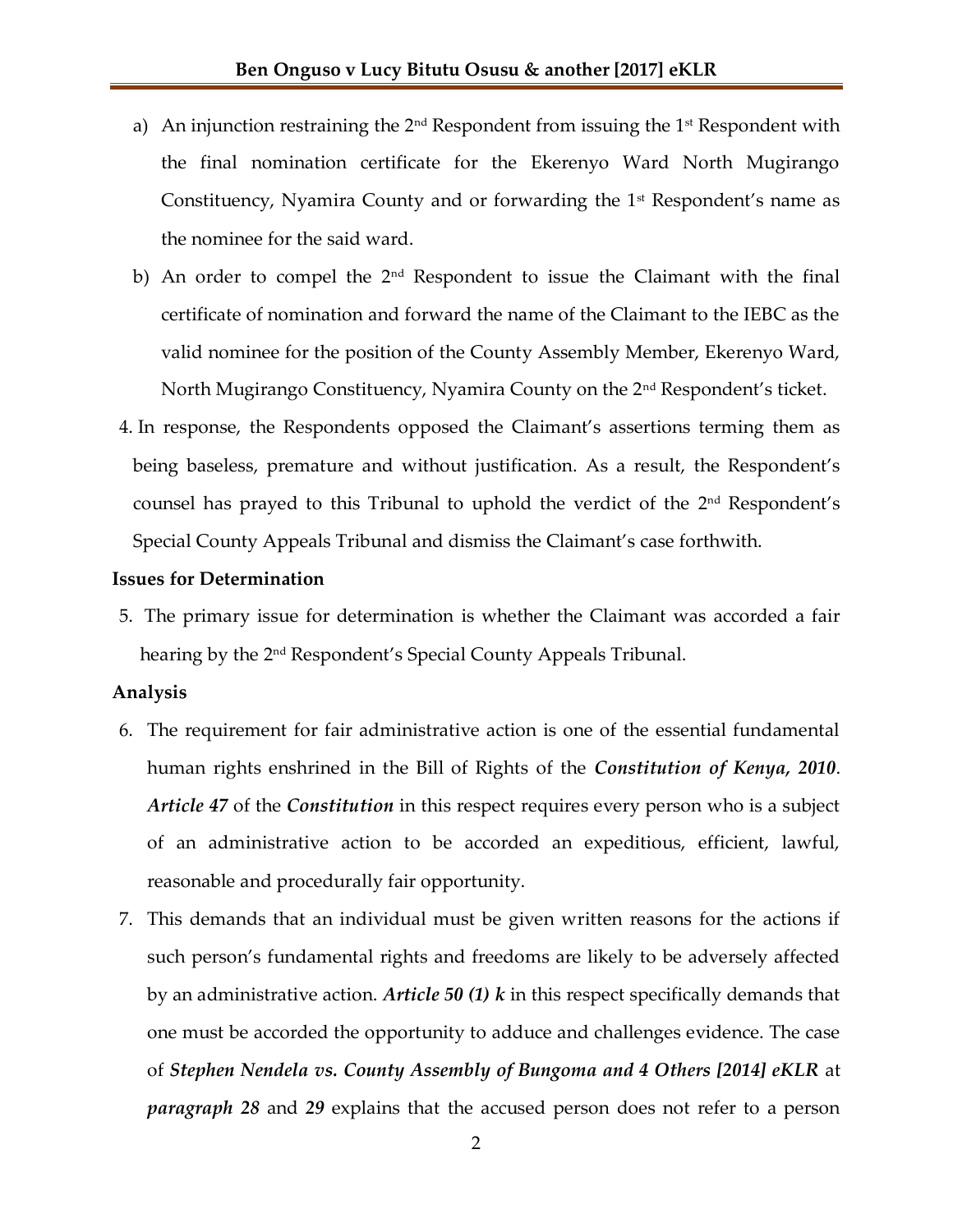accused in a criminal trial only, but also any person accused of any allegation which if proved against such a person, the consequence will be prejudicial to him.

- 8. In order to actualise this vital condition, the Fair Administration of Actions Act, 2015 has been enacted with the goal to *"provide for the review of administrative action by a court or, if appropriate, an independent and impartial tribunal and promote efficient administration."*
- 9. In this respect, *section 4 (1) (2) (3)* and *(4)* of the *Fair Administration of Actions Act, 2015* carefully and saliently particularises the activities that must be undertaken by the administrator of actions in order to conform with the requirements of *Article 47* of the *Constitution of Kenya, 2010.*
- 10. Subsection 1 stipulates that *"Every person has the right to administrative action which is expeditious, efficient, lawful, reasonable and procedurally fair"* while *Subsection 2* provides that *"Every person has the right to be given written reasons for any administrative action that is taken against him."*
- 11. *Subsection 3* to this end requires the administrator of actions to ensure the prior service of charges and adequate notice of the nature and reasons for the proposed administrative action, an opportunity to be heard and make representations in that regard, notice of the right to legal representation, where applicable, making available the information, materials and evidence to be relied upon in making the decision or taking the administrative action, among others.
- 12. *Subsection 4* on the other hand obligates the administrator of actions to accord the person against whom the administrative action is taken the chance to attend the proceedings, in person or in the company of an expert of his choice, be heard, cross examine persons giving adverse evidence against him and request for an adjournment of the proceedings, where necessary to ensure fair hearing.
- 13. Question: was the Claimant accorded a fair hearing by the 2<sup>nd</sup> Respondent's County Appeals Tribunal?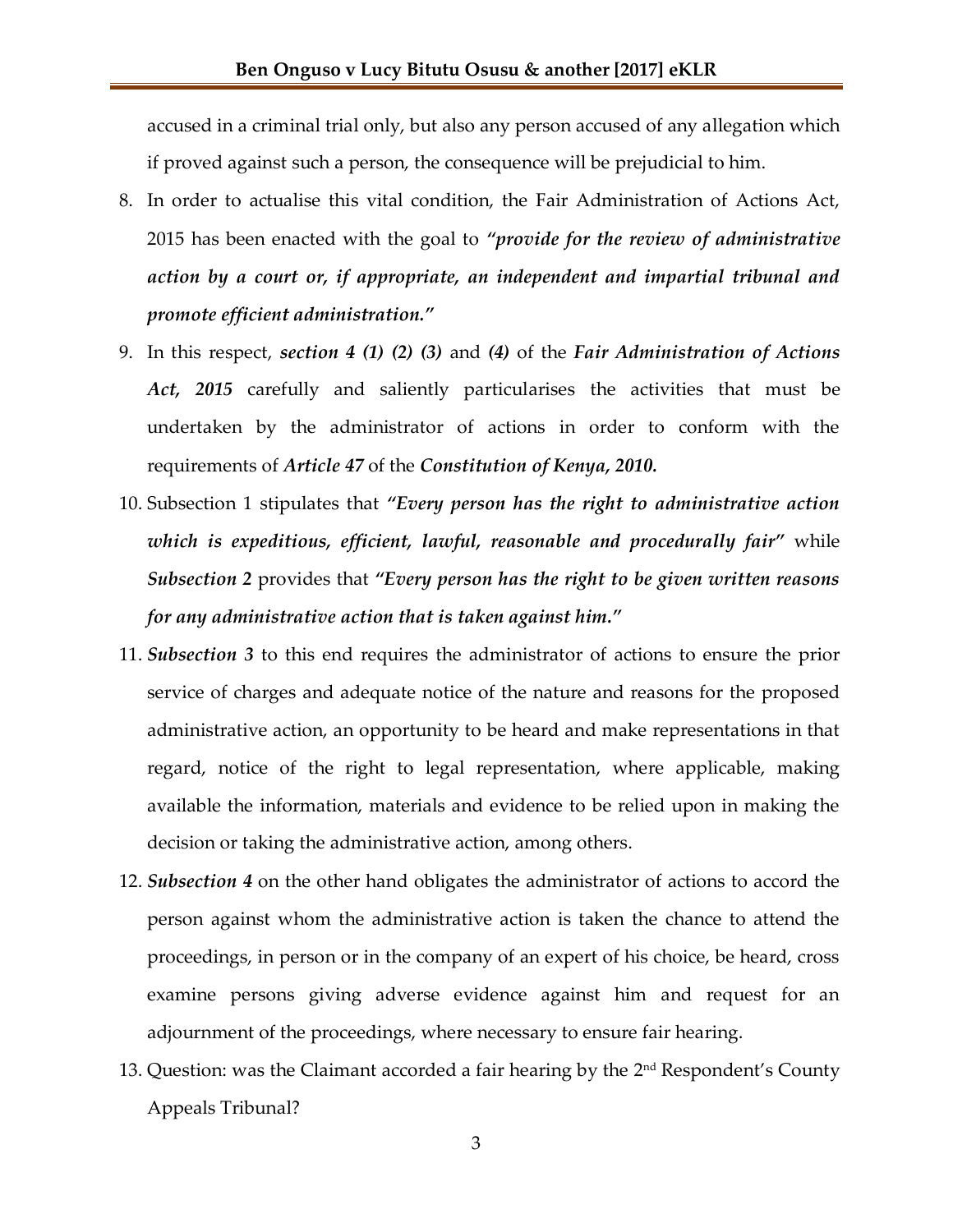- 14. In order to answer this question, it is crucial to point out that the dispute at hand has arisen from the activity of a political party, the Respondent, in relation to one of its members. To be specific, the 2<sup>nd</sup> Respondent's County Appeals Tribunal took steps and withdrew the Claimant's nomination certificate without taking into consideration the Claimant's right to be heard, adduce and challenge evidence presented against his victory by the 1st Respondent.
- 15. As a political party, the  $2<sup>nd</sup>$  Respondent was required to act in accordance with the law and respect the fundamental rights and freedoms of its members in whatever decision the 2nd Respondent makes. The 2 nd Respondent's party constitution in *rule 19.2.9* stipulates that Appeals tribunal will determine disputes in accordance with the *Constitution of Kenya, 2010* and other laws.
- 16. This means that the 2<sup>nd</sup> Respondent's Special County Appeals Tribunal ought to give a party member a reasonable opportunity to be heard and make a defence to the allegations or charges made against him or her in accordance with the rules of natural justice and fair play. However, to deny or to fail to inform the Claimant of the charges facing him at the 2<sup>nd</sup> Respondent's Special County Appeals Tribunal clearly flew in the face of the well established principle and the right to fair administrative action.
- 17. Indeed, from the evidence adduced before this Tribunal, the Claimant was never informed of any proceedings before the 2nd Respondent's Special County Appeals Tribunal and hence was not aware or would not have been aware of the allegations against labelled against him by the  $1<sup>st</sup>$  Respondent to warrant the cancellation of his nomination certificate.
- 18. It is trite that a political party member facing an administrative action must be entitled to fair administrative action. This Tribunal is under sacred obligation to ensure that the 2<sup>nd</sup> Respondent's actions did exactly that and complied with the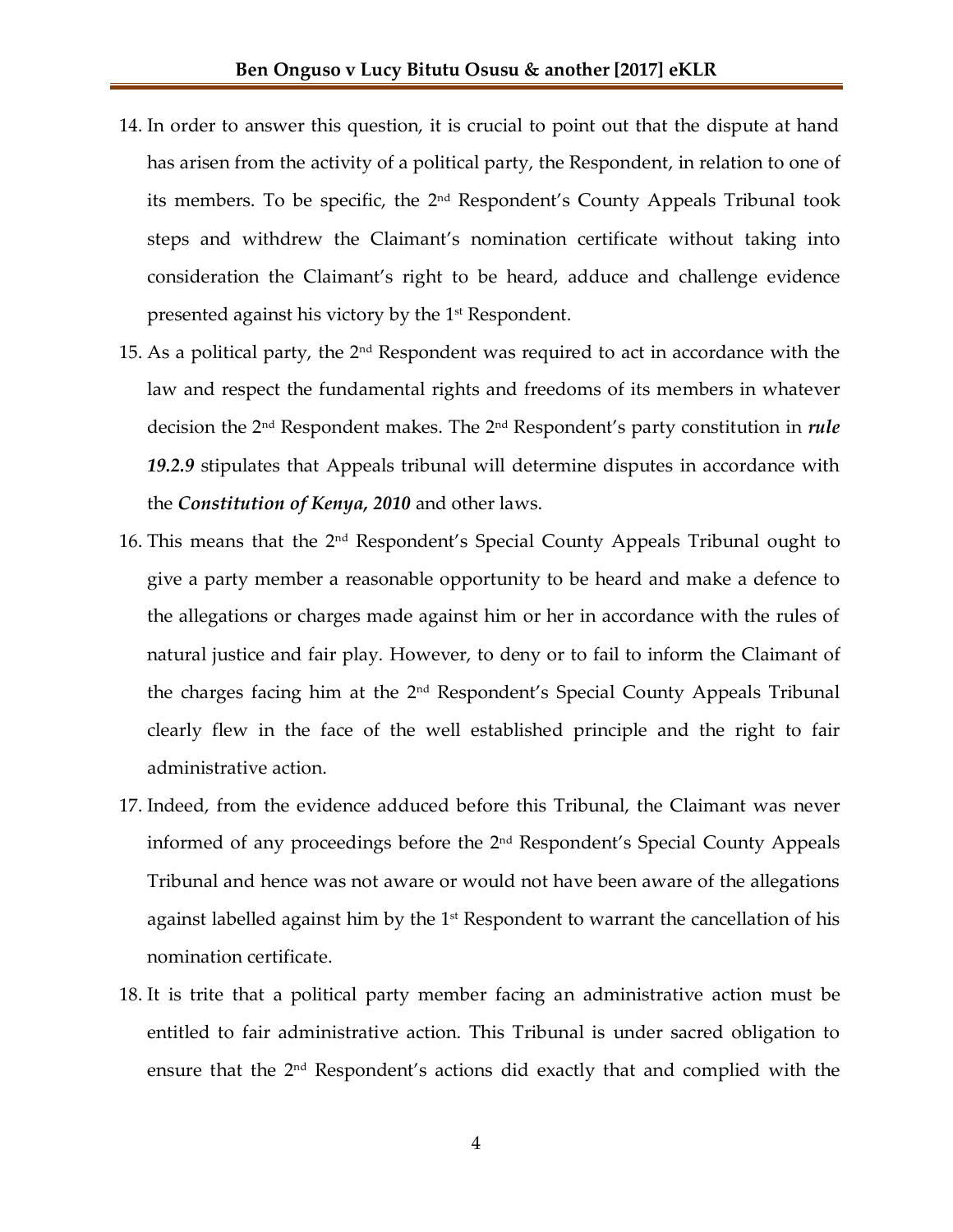provisions of the *Constitution of Kenya, 2010* and the *Fair Administrative of Actions Act, 2015* in relation to fair administrative action.

19. We are guided by the decision of the High Court in *Republic v Truth, Justice and Reconciliation Commission Ex-Parte Beth Wambui Mugo [2016] eKLR* at paragraph *60* where it was held that:

> *The minimum ingredients of fair hearing are provided in Article 47 of the Constitution. I say the minimum because under Article 20 of the Constitution every person is entitled to enjoy the rights and fundamental freedoms in the Bill of Rights to the greatest extent consistent with the nature of the right or fundamental freedom and in applying a provision of the Bill of Rights, a court is enjoined inter alia develop the law to the extent that it does not give effect to a right or fundamental freedom and to adopt the interpretation that most favours the enforcement of a right or fundamental freedom. Article 47 of the Constitution provides that every person has the right to administrative action that is expeditious, efficient, lawful, reasonable and procedurally fair. If a right or fundamental freedom of a person has been or is likely to be adversely affected by administrative action, the person has the right to be given written reasons for the action.*

20. In this regard, for a hearing to be said to be fair, one should be sufficiently informed of the allegations facing him and he should be given adequate or reasonable notice of the charges to enable him deal with them. In this case, we find that the Claimant's rights to fair administrative action was flouted when he was not informed by 2nd Respondent's Special County Appeals Tribunal of the charges